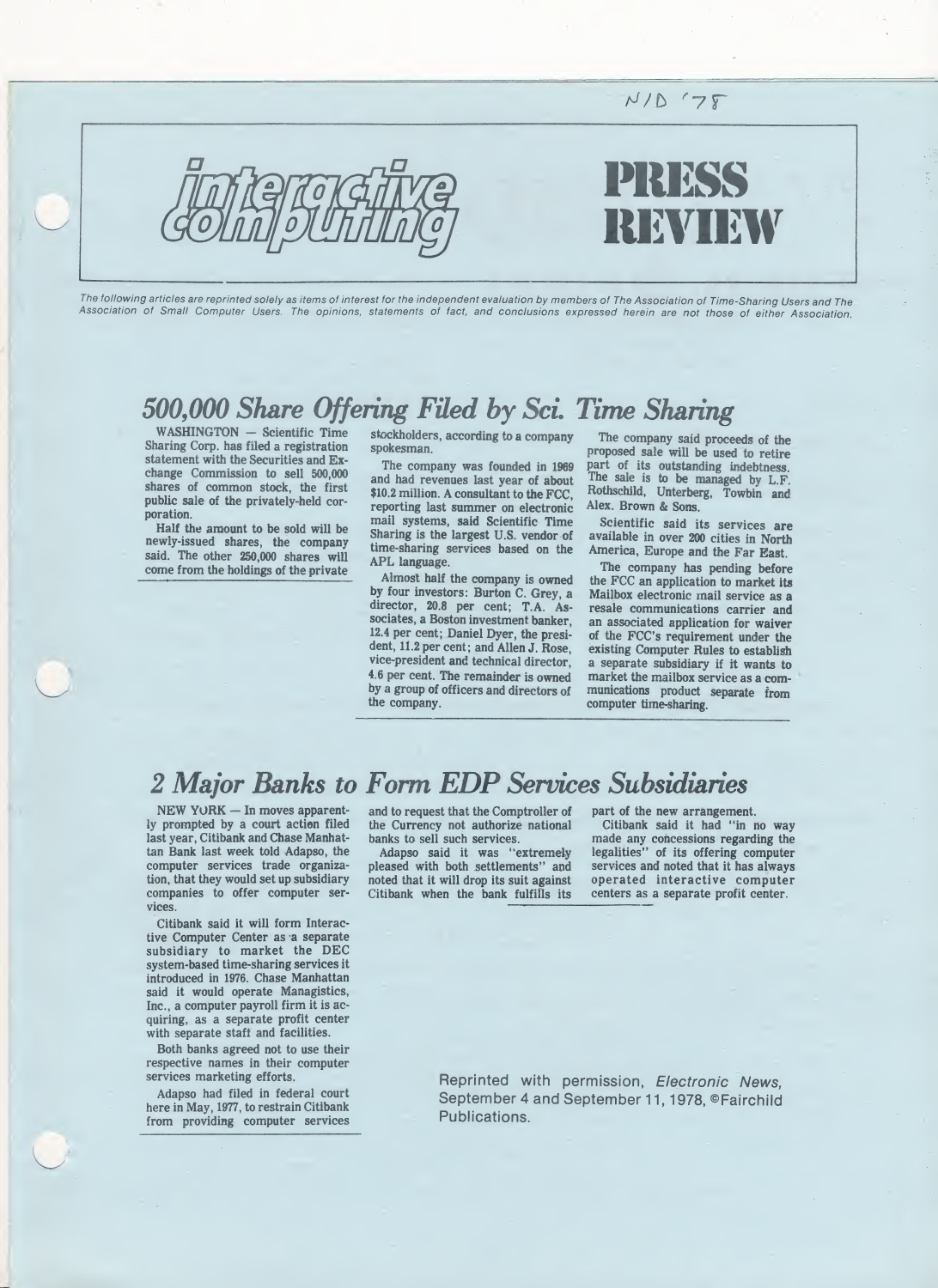NEWS BUREAU

GENERAL SA ELECTRIC

8150 Leesburg Pike, Suite 510 Vienna, Virginia 22180 Area Code 202 - 637-4557

For further information, contact:

John A. Kosta Barbara M. Lenahan General Electric: (301) 340-4721

FOR IMMEDIATE RELEASE

FAIRFIELD, CT -- June 5, 1978 -- General Electric Company and Honeywell announced today that they have reached an agreement in principle to combine the worldwide operations of General Electric's Information Services Business Division with Honeywell's timesharing marketing operations in the United Kingdom, Europe, and Australia. The new company will be <sup>84</sup> per cent owned by General Electric and <sup>16</sup> per cent owned by Honeywell.

Honeywell is now the exclusive distributor of General Electric's MARK III<sup>®</sup> computer services in the U.K., Italy, and Australia. The other major countries of western Europe are served by HB Network Information Services, a company jointly held by Honeywell and Compagnie des Machines Bull, whose minority interest Honeywell has been negotiating to purchase.

Plans for the new company call for improved integration of the marketing and support capabilities of this global network information services business. The new company will be in a better position to take advantage of the rapidly growing worldwide demand for such services and to better serve customer needs for remote access data processing services throughout the world.

The new company is scheduled to begin operations November 1, 1978, contingent upon necessary corporate and governmental approvals.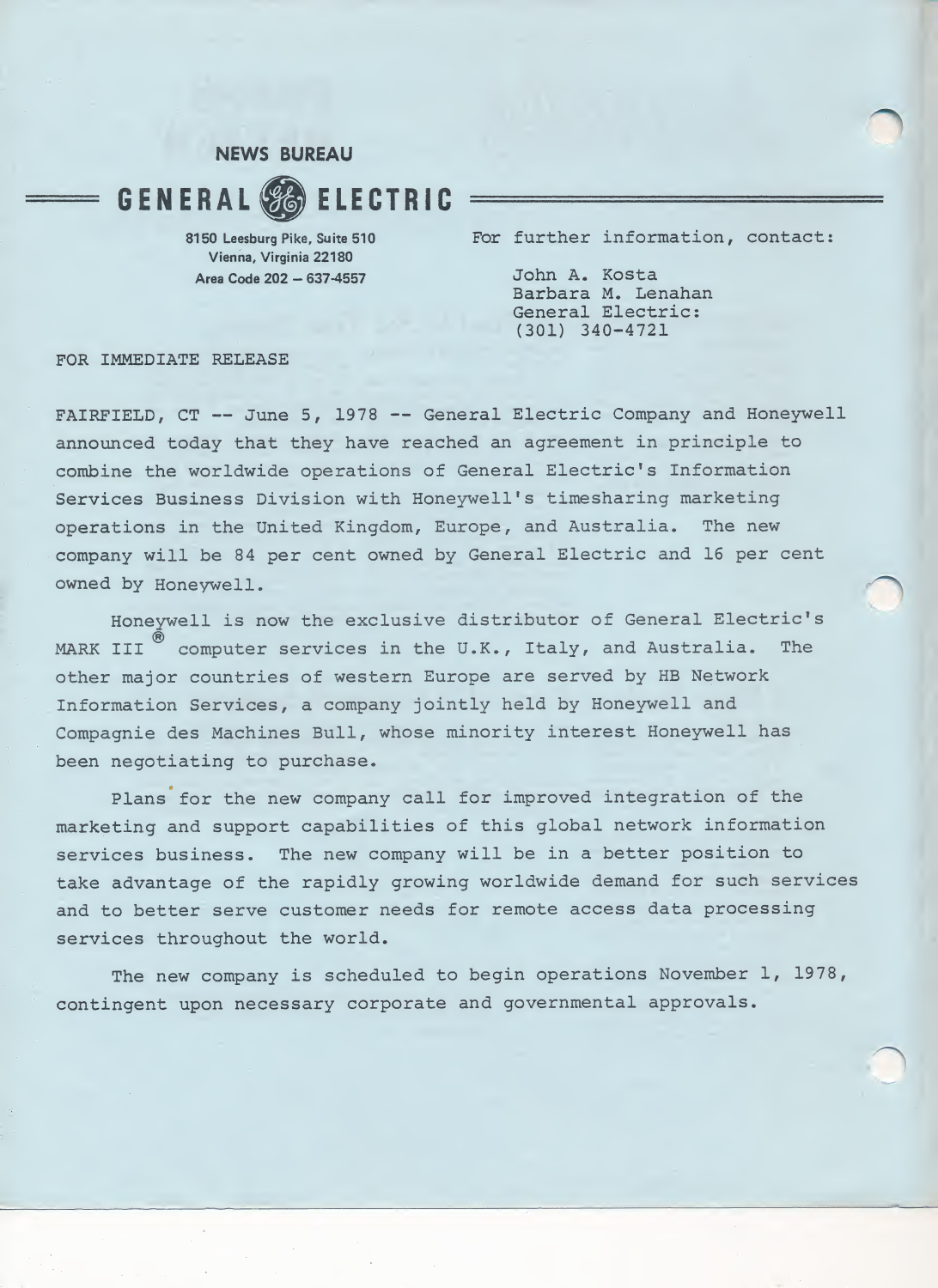On-Line  $\bigcap$   $\ominus$   $\vee$ 

On-Line Systems Inc. <sup>115</sup> Evergreen Heights Drive Pittsburgh, Pennsylvania 15229

Contact: Henry Caplan (412) 931-7600

For Immediate Release June 27, 1978

On-Line Systems Inc. announced today that the U.S. Attorney's Office formally notified On-Line that the investigation of the procurement by On-Line of its Office of Education contract has been completed and that the Grand Jury has determined that the evidence does not warrant the bringing of any charges against the Company, its employees or consultants.

The U.S. Attorney's Office explained the decision was based upon an "extensive investigation" that proceeded with On-Line's "full cooperation." The U.S. Attorney concluded in his letter that "...this entire matter [including similar allegations concerning <sup>a</sup> contract with the U.S. Senate],..is no longer <sup>a</sup> subject of inquiry or investigation by this office."

This investigation and the HEW investigation which preceded it were accompanied by <sup>a</sup> number of inaccurate news stories. Rather than responding specifically to these stories, On-Line has maintained since its original statements last year that these contracts were procured competitively through proper procurement procedures. This position has now been fully vindicated.